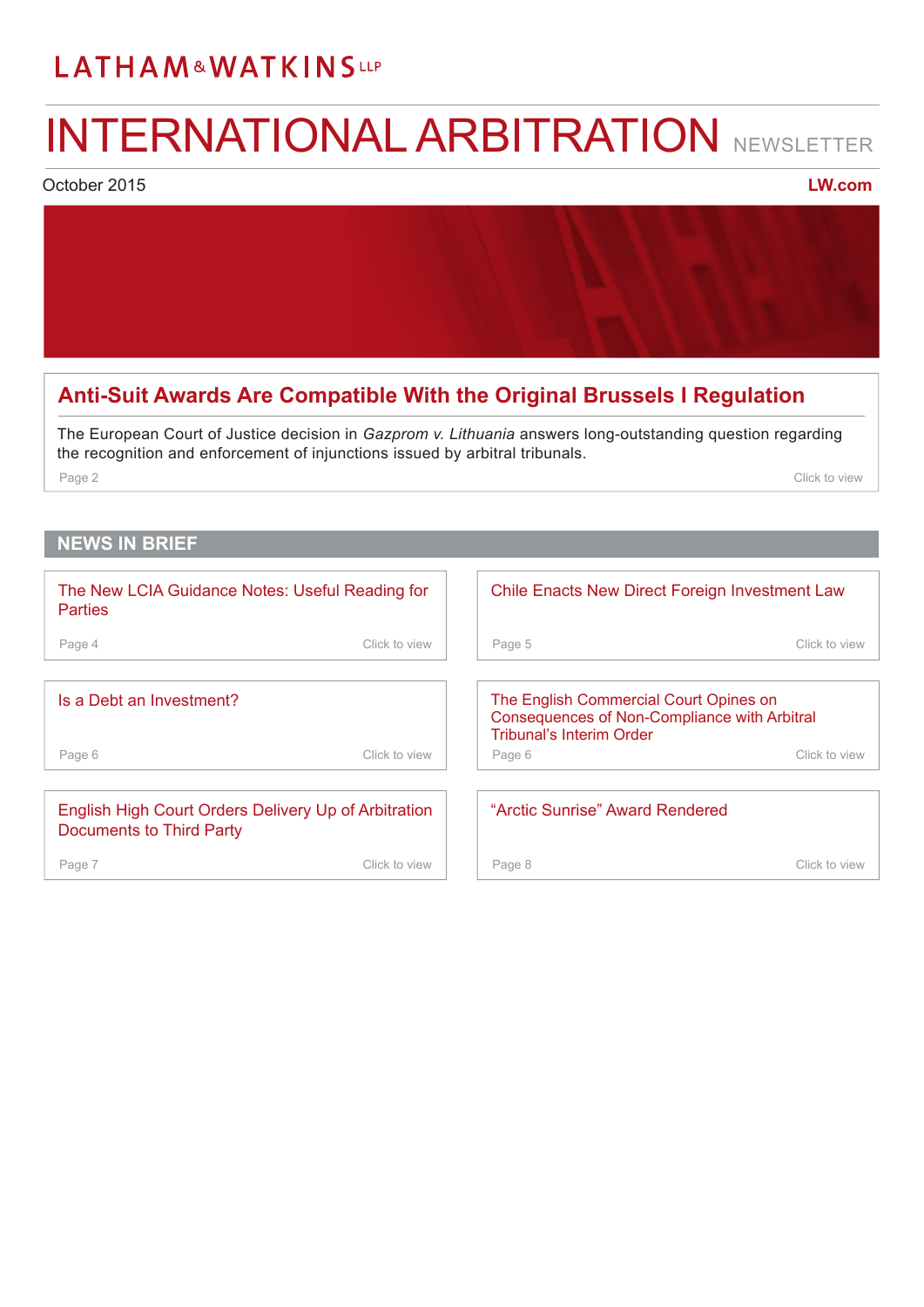# <span id="page-1-0"></span>**Anti-Suit Awards Are Compatible With the Original Brussels I Regulation**

**(Gazprom OAO v Republic of Lithuania, Case C-536/13, Judgment dated 13 May 2015)**

*The European Court of Justice decision in Gazprom v. Lithuania answers long-outstanding question regarding the recognition and enforcement of injunctions issued by arbitral tribunals.*

By [Christine Gaertner,](https://www.lw.com/people/christine-gaertner) [Hanna Roos](https://www.lw.com/people/hanna-roos) and [Anna Hyde](https://www.lw.com/people/anna-hyde)

#### **Introduction**

The highly anticipated decision in Gazprom v. Lithuania confirms that recognizing and enforcing anti-suit injunctions issued by arbitral tribunals is compatible with EC Regulation No. 44/2001 on jurisdiction and the recognition and enforcement of judgments in civil and commercial matters (the original Brussels I Regulation). The decision does not address, however, the wider question of whether Member State courts may issue anti-suit injunctions in aid of arbitration.

#### **Background**

On 24 March 2004, the Ministry of Energy of the Republic of Lithuania entered into a shareholders' agreement with, *inter alia,* Gazprom regarding their shares in Lietuvos dujos AB, one of Lithuania's leading energy companies. The shareholders' agreement contained an arbitration clause, which provided that: "[a]*ny claim, dispute or contravention in connection with this Agreement, or its breach, validity, effect or termination, shall be finally settled by arbitration* […]".

In March 2011, the Ministry of Energy applied for the commencement of an investigation before the Regional Court in Vilnius regarding the activities of the company's general manager and two members of the board of directors that were appointed by shareholder Gazprom. The Ministry simultaneously requested corrective measures as provided for under the Lithuanian Civil Code.

In response, Gazprom filed a request for arbitration against the Ministry of Energy at the Arbitration Institute of the Stockholm Chamber of Commerce, alleging that the Ministry's application before the Regional Court in Vilnius had been brought in breach of the arbitration clause and requesting an order that the proceedings before the court be discontinued.

The arbitral tribunal agreed that the arbitration clause had been partially infringed and ordered that the Ministry withdraw or limit its claim before the Regional Court in Vilnius. However, shortly thereafter, the Regional Court in Vilnius granted the Ministry's earlier application and confirmed its jurisdiction, holding that the matter was not arbitrable as a matter of Lithuanian law.

The Vilnius Regional Court rejected Gazprom's application for recognition and enforcement of the arbitral award for, *inter alia*, public policy and national sovereignty reasons.

Upon appeal, the Supreme Court of Lithuania was asked to rule on whether the recognition and enforcement of the arbitral award (by this point classified as an anti-suit injunction) could be refused because the award would restrict the Lithuanian court's powers to rule on its own jurisdiction.

The Supreme Court referred the matter to the European Court of Justice (ECJ) for a preliminary ruling under Article 267 of the Treaty on the Functioning of the European Union (TFEU).1 The Supreme Court asked the ECJ to decide whether an EU Member State court could refuse to recognize and enforce an arbitral award that:

- 1. Contains an anti-suit injunction, on the grounds that the award limits the jurisdiction of the national court to rule on its own competence,
- 2. Contains an anti-suit injunction, if it orders a party to limit their claims in another EU Member State, and/or
- 3. Limits the right of the national court to rule on its own jurisdiction, for the purpose of ensuring the supremacy of EU law and full effectiveness of the original Brussels I Regulation.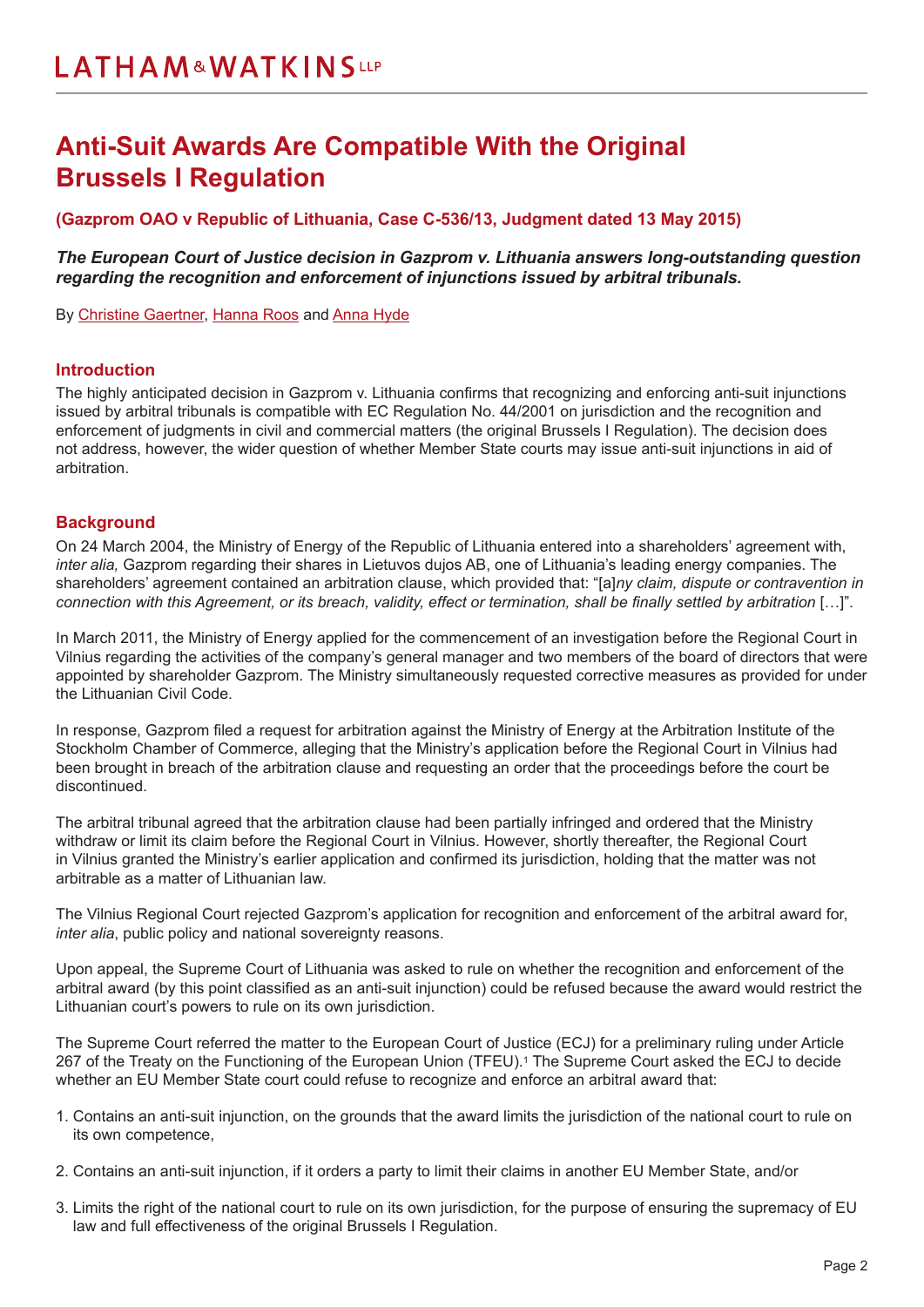#### **The ECJ's Decision**

In its decision, the ECJ referred to its *West Tankers* judgment (*Allianz SpA and Generali Assicurazioni Generali SpA v. West Tankers Inc*, Case C-185/07), which had held that an EU Member State court restraining a party from commencing or continuing proceedings before another Member State's court would be contrary to the original Brussels I Regulation.2 The ECJ reasoned that each Member State court is entitled to rule on its own jurisdiction for reasons of mutual trust accorded by Member States to each other's legal systems.3

The ECJ, however, distinguished the *West Tankers* decision on the basis that the question here was whether EU Member State courts were allowed to recognize and enforce an anti-suit injunction awarded by an *arbitral tribunal* rather than by the *courts* of another Member State. In reaching its decision, the ECJ considered the following factors:

- 1. Article 1.2(d) of the original Brussels I Regulation, the so-called "arbitration exception", expressly excludes arbitration from its scope. The original Brussels I Regulation, therefore, does not cover conflicts between orders or awards of arbitral tribunals and orders or judgments of the courts of Member States.
- 2. As the award in question was one rendered by an arbitral tribunal, it does not infringe the principle of mutual trust between the courts of Member States.
- 3. A party who disputes the validity of an arbitration agreement is not barred from later also contesting the recognition and enforcement of the arbitral tribunal's award issuing the anti-suit injunction.
- 4. The recognition and enforcement of the arbitral tribunal's award will be a matter of applicable national procedural law and international law in the courts of the Member State in which recognition and enforcement is sought (for example, the New York Convention).

#### **Comment**

The recast Brussels Regulation,4 which came into force in January 2015 but applies "*only to legal proceedings instituted, to authentic instruments formally drawn up or registered and to court settlements approved or concluded on or after 10 January 2015*" (Art. 66), does not apply to the current dispute.5 However, given the timing of the judgment, observers had hoped that the ECJ would nonetheless provide guidance on whether the so-called "arbitration exclusion" in new recital 12 goes any further than the arbitration exception in article 1.2(d) of the original Brussels I Regulation. In particular, clarification would have been helpful as to whether the arbitration exclusion would allow an EU Member State court to issue an anti-suit injunction in aid of arbitration. However, the ECJ declined to comment on this wider question and restricted its judgment to the application of the original Brussels I Regulation.

We are therefore likely to see this question return to the ECJ in relation to the recast Brussels Regulation.

In the meantime, until the precise scope of the arbitration exclusion is determined and the application of *West Tankers* clarified, parties to an arbitration agreement with an EU nexus would be advised to consider seeking anti-suit injunctions from arbitral tribunals in addition to or instead of from Member State courts. Parties are also advised to consider carefully the choice of dispute resolution forum in their contract, to seek to minimize the likelihood of a need to bring proceedings in an alternative venue later down the line.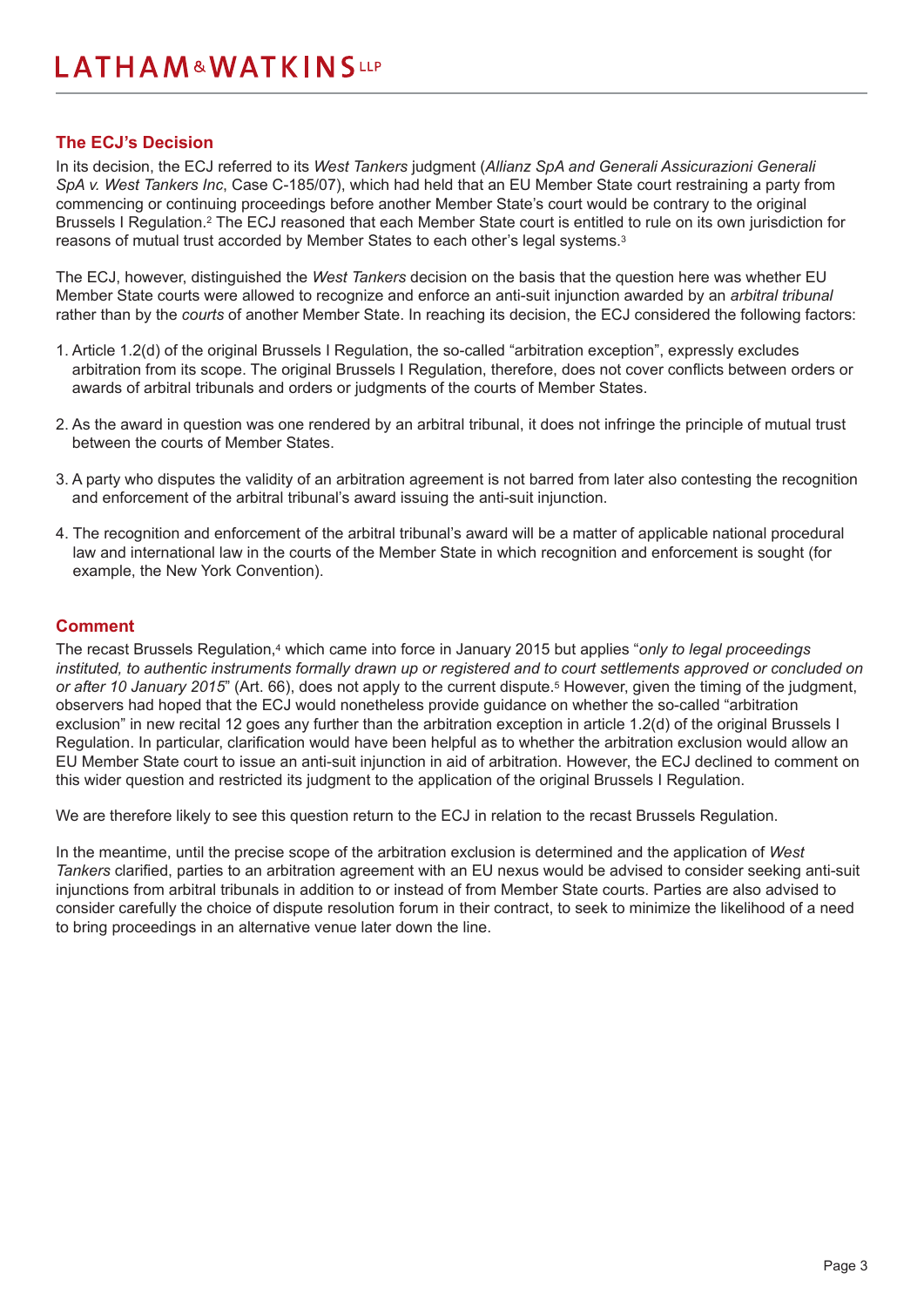# <span id="page-3-0"></span>NEWS IN BRIEF

## **The New LCIA Guidance Notes: Useful Reading for Parties**

### *The London Court of International Arbitration (LCIA) has issued three sets of free, practical, guidance notes: Notes for Parties, Notes on Emergency Procedures and Notes for Arbitrators.*<sup>6</sup>

#### By [Philip Clifford](https://www.lw.com/people/philip-clifford), [Hanna Roos](https://www.lw.com/people/hanna-roos) and [Alanna Andrew](https://www.lw.com/people/alanna-andrew)

The LCIA's Notes highlight points for consideration in the conduct of LCIA arbitrations and shed light on the operation of the LCIA Arbitration Rules (Rules) and the LCIA itself. Key themes include running arbitrations expeditiously, tailoring the process, cost control and the LCIA's active supervision.

### **Notes for Parties**

The Notes introduce the Rules and discuss the stages of an arbitration, from the arbitration agreement and commencement of an arbitration through the filing of a Response, appointment of an arbitral tribunal, presentation of evidence, confidentiality and determination of the costs.

Practical points explained in the Notes include:

- *• Commencing arbitration***:** The arbitration will not commence until receipt of the Registration Fee (including any value added tax (VAT)). The LCIA therefore recommends making payment before filing the Request for Arbitration.
- *• Arbitrator selection/appointment and diversity***:** Unless agreed otherwise, the LCIA selects the arbitrator(s) in light of their experience, qualifications, availability, seniority, national and cultural characteristics and so forth, striving for "*strong diversity (in all its guises) among the candidates selected.*" If parties agree to select arbitrators themselves the LCIA can provide a list of suitable candidates (if desired).
- *• Timetable***:** The parties are encouraged to agree to timetable proposals for the tribunal's consideration, although the Rules provide a default timetable in the absence of agreement to the contrary.
- *• Duration***:** The LCIA takes a "*proactive and robust approach*" to managing the process. The Rules impose obligations on the tribunal both to inform the LCIA and the parties of the time set aside for deliberations and to avoid delay in producing the award. The LCIA does not formally scrutinize awards and so "*there is no delay caused by a formal scrutiny process.*"
- *• Fees***:** The LCIA is a not-for-profit organization. The LCIA's charges and the tribunal's fees are calculated by reference to hourly rates (rather than the value of the dispute, as, *e.g.*, in ICC proceedings), with deposits payable in stages. The LCIA will fix the arbitrators' hourly rates according to the nature of the dispute but the top rate is currently £450 per hour.

### **Notes on Emergency Procedures**

The Notes explain the two types of emergency procedures:

- • *Expedited formation of the tribunal***:** This is for cases of exceptional urgency and no additional fee is required. The application is best made simultaneously with filing the Request for Arbitration. The LCIA may shorten time limits for the selection of arbitrators stipulated in an arbitration agreement.
- • *Emergency Arbitrator procedure***:** A temporary, sole, arbitrator can be appointed to address an urgent application for interim relief, pending the formation of the tribunal. A fee of £28,000 (plus any VAT) must be paid up front for this and, unless agreed otherwise, the procedure is only available if the arbitration agreement was concluded on or after 1 October 2014. If the application is granted, the LCIA Court will appoint an Emergency Arbitrator within three days of receipt of the application. The appointed Emergency Arbitrator then has 14 days to render a decision and has "*the power to make any award or order that the Arbitral Tribunal could make under the parties' arbitration agreement or the Rules and may decide to adjourn any claim for emergency relief to the Arbitral Tribunal yet to be formed.*"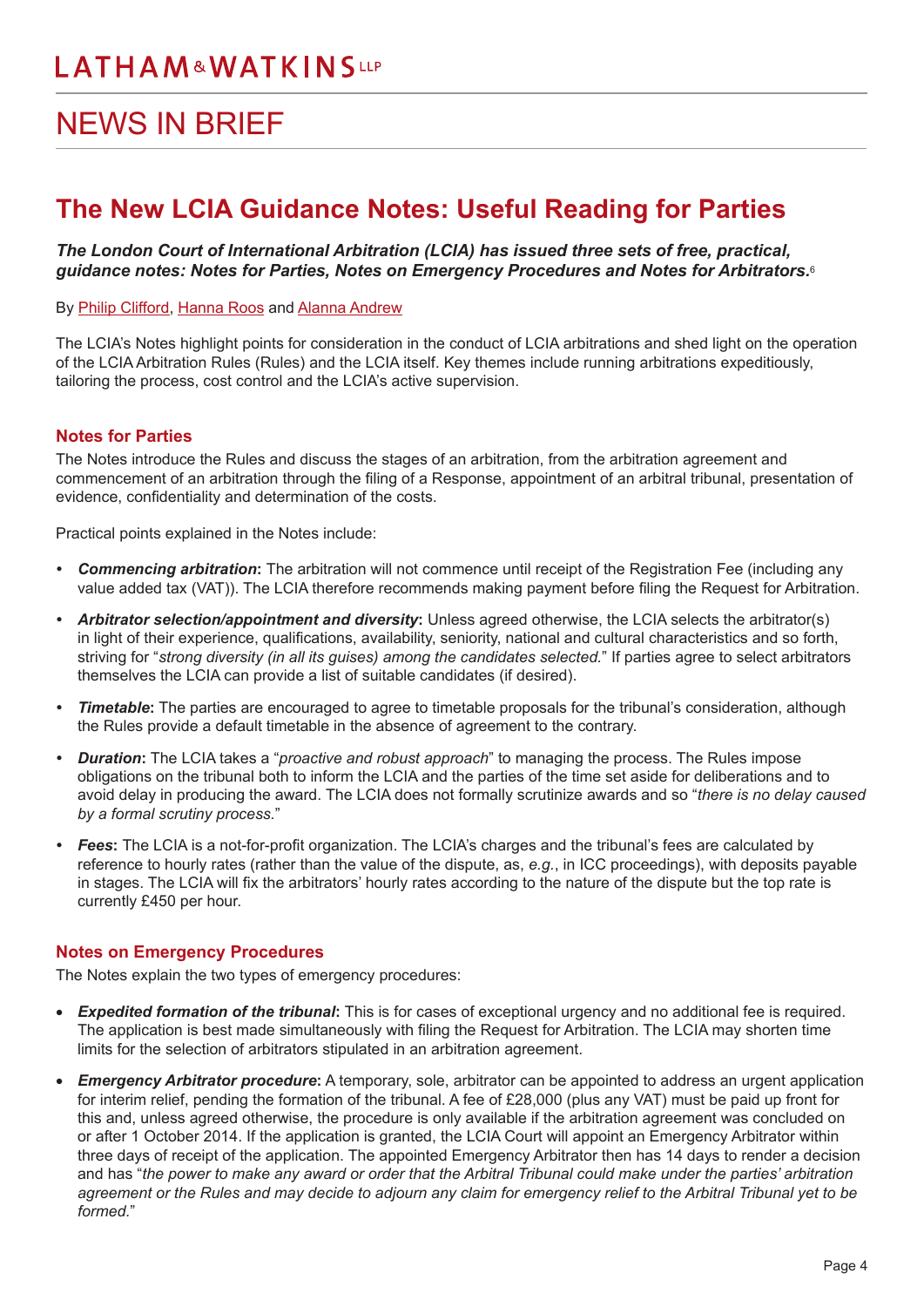<span id="page-4-0"></span>If possible, an applicant should give advance notice of its intended application to the LCIA. The LCIA Court will usually solicit comments from the other side(s) and may, but does not need to, give reasons for its decision.

Case studies for expedited formation show that whilst each case is considered on its merits, "*exceptional urgency*" may be found if the claimant is likely to suffer irreparable harm because, for example, a temporary injunction is about to expire, or a service about to cease with dramatic consequences. By contrast, the claimant simply relying on the respondent's performance as its primary source of revenue may not be enough.

#### **Notes for Arbitrators**

These Notes address issues of independence, impartiality, availability, confidentiality, effective management of time and costs, and the need to keep the LCIA informed as to progress:

- **Form:** Potential arbitrators are required to complete a form regarding their availability, including their forthcoming hearings and outstanding awards, so that the LCIA can assess the time they will have to devote to the arbitration.
- *Tailored process:* Arbitrators are encouraged to adopt a sensible timetable tailored to the circumstances of the case. To this end, arbitrators should liaise with the parties at an early stage and, as appropriate, hold an early procedural conference to fix the timetable.

[Back](#page-0-0) A

## **Chile Enacts New Direct Foreign Investment Law**

*The new Framework Law aims to attract better and more investment in the country. This regulation has no impact on international investment arbitrations.*

#### By Stéphane Lheure

On 16 June 2015, Chile promulgated the new Framework Law for foreign investment in Chile (*Ley marco para la Inversión Extranjera Directa en Chile* (IED Act)), repealing the previous regulation of 1974 (*Decreto Ley 600* (DL 600)).

The IED Act emphasizes the proactive role of Chilean public institutions when interacting with new and potential investors. To this end, the IED Act foresees the creation of an Investment Promotion Agency (*Agencia de Promoción de la Inversión Extranjera*), in line with Organization for Economic Cooperation and Development (OECD) standards. The agency would be a public body authorized to promote foreign investment in coordination with the Chilean Ministry of Economy.

An upcoming executive regulation will set the foreign investment promotion strategy, specify the sectors to promote and detail the organization of the Investment Promotion Agency. The IED Act will enter into force once the Agency is duly created and starting its activities.

The IED Act also recognizes certain investor's rights. An investor (defined in the IED Act as any foreign natural or legal person, not residing in Chile, investing in Chile) has the right to (i) freely remit abroad the profits earned on investments in Chile once taxes have been paid and (ii) access Chile's formal foreign-exchange market for settling exchange, such as for the remittance of profits and to convert foreign currency.

The IED Act also contains an autonomous definition of "investment," as a transfer of foreign capital or assets, owned or controlled by a foreign investor, to Chile for a value greater than (or equal to) US\$5 million or the equivalent in another foreign currency. Any acquisition (for an amount greater or equal to US\$5 million) that results in the direct or indirect control of at least 10% of the voting rights or of a company's shares or an equivalent percentage interest in a company's capital also constitutes an investment.

The IED Act does not, however, provide for arbitration of disputes. Its effects and benefits are therefore limited for foreign investors, who profit from Chile's bilateral investment treaties and access to ICSID arbitration.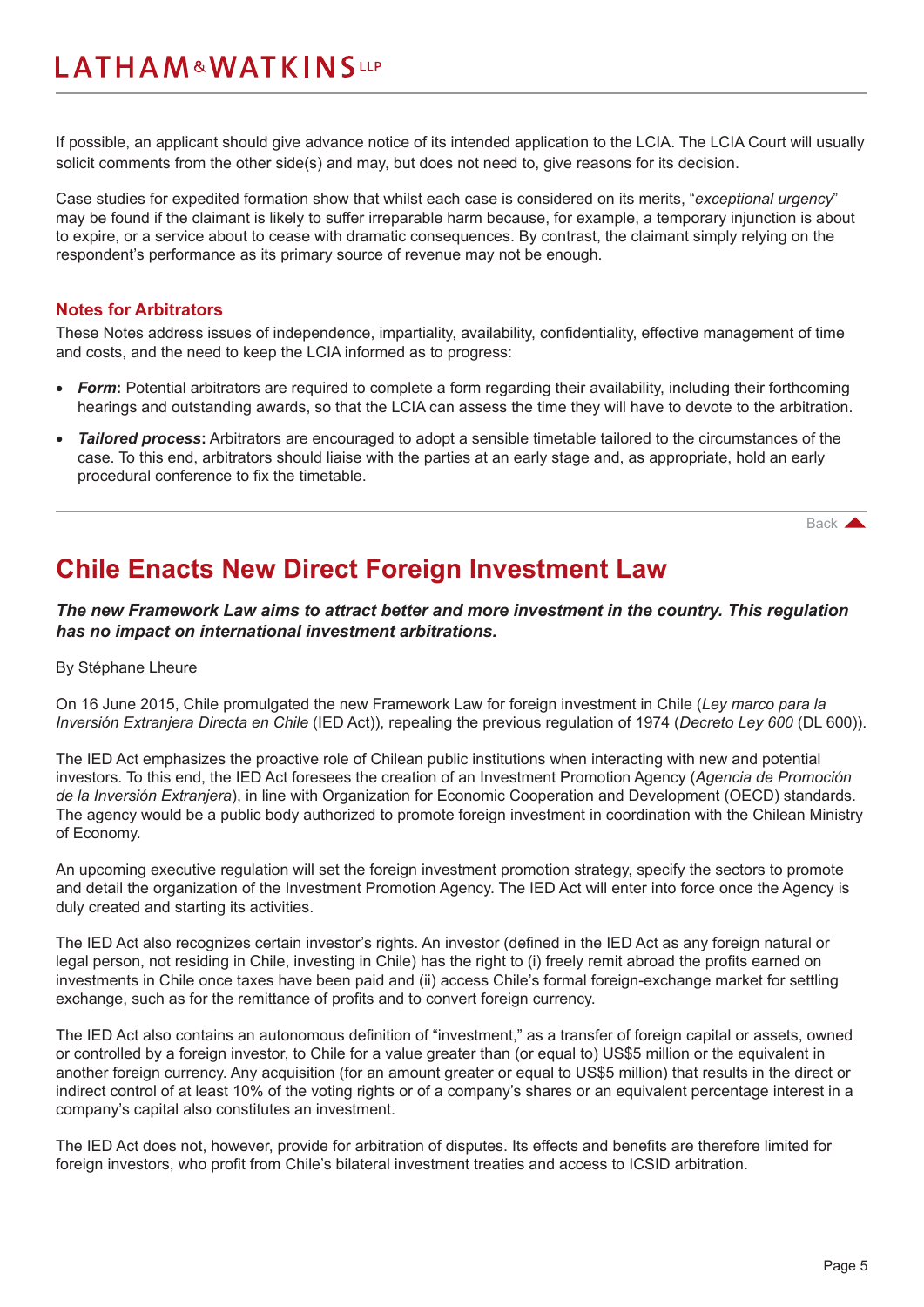## <span id="page-5-0"></span>**Is a Debt an Investment?**

### **(State Enterprise "Energorynok" (Ukraine) v. The Republic of Moldova, SCC Arbitration V2012/175, Award dated 29 January 2015)**

#### *An arbitral tribunal has declined to hear a dispute under the Energy Charter Treaty (ECT), finding that a debt, on its own, is not a protected "Investment".*

#### By [Catriona E. Paterson](https://www.lw.com/people/catriona-paterson)

In 1998, an overflow of electricity from the Ukraine to Moldova triggered an obligation on Moldova to pay to the Ukraine compensation in excess of US\$ 1.6 million pursuant to the Agreement between the two States on the Parallel Operation of the Energy Systems (APO). In May 2000, the claimant, a state-owned enterprise, allegedly acquired the right to collect that compensation by virtue of various orders and approvals of the relevant Ukrainian authorities. The Kiev courts subsequently ordered the Moldovan State Department of Energy Industry and Energy Resources to pay the claimant the compensation allegedly due under the APO. After several years of complex litigation during which the alleged debt remained unpaid, the claimant commenced arbitral proceedings against Moldova under the ECT.

The arbitral tribunal, however, declined jurisdiction to hear the dispute. Article 1(6) of the ECT provides that protected "investments" include, inter alia, claims to money. However, that clause qualifies the scope of protected investments by stating that the term refers to "any investment associated with an Economic Activity in the Energy Sector" (as those terms are defined in the ECT).

During the course of the proceedings, the claimant conceded that it had no rights or obligations under the APO, nor any ability to control the economic activity undertaken pursuant to its terms. The claimant merely had acquired the right to collect on the debt. In the tribunal's view, this debt did not satisfy the autonomous definition of an investment under the ECT because the debt was not "associated with" an "investment" in the energy sector owned or controlled by the claimant.

The practical result of the tribunal's decision is that simply holding a debt arising out of an energy-related transaction may not be sufficient qualify as a protected "Investment" for the purposes of the ECT. The debt holder must also own or control an Economic Activity in the Energy Sector in order to benefit from the treaty's protections.

In recent years, the number of investment treaty disputes in which the claimed investment consists exclusively of debt has increased. The arbitral jurisprudence that has developed around this topic is complex. However, what is becoming clear is that whether a debt can benefit from the protections of an investment protection treaty will depend on a number of factors, such as the nature of the debt, how it was created or acquired, and the specific wording of the treaty relied on. As to this latter issue, the decision in *State Enterprise "Energorynok" (Ukraine) v. The Republic of Moldova* is significant as it clarifies the limits of protection offered by the ECT insofar as debt is concerned.

[Back](#page-0-0) **A** 

### **The English Commercial Court Opines on Consequences of Non-Compliance with Arbitral Tribunal's Interim Order**

**(Swallowfalls Limited v. Monaco Yachting & Technologies S.A.M. and Mr. Peter Landers Jr [2015] EWHC 2013 (Comm.))**

*Court confirms an arbitral tribunal's award which dismissed the Claimant's claims on the basis of non-compliance with an interim order.* 

#### By [Stéphane Lheure](https://www.lw.com/people/stephane-lheure)

The dispute arose after Swallowfalls Limited (Swallowfalls) hired Monaco Yachting & Technologies S.A.M. (Monaco Yachting) to construct a superyacht. The construction agreement provided for arbitration under the rules of the London Maritime Arbitrators Association in London. However, Swallowfalls provided loan financing to Monaco Yachting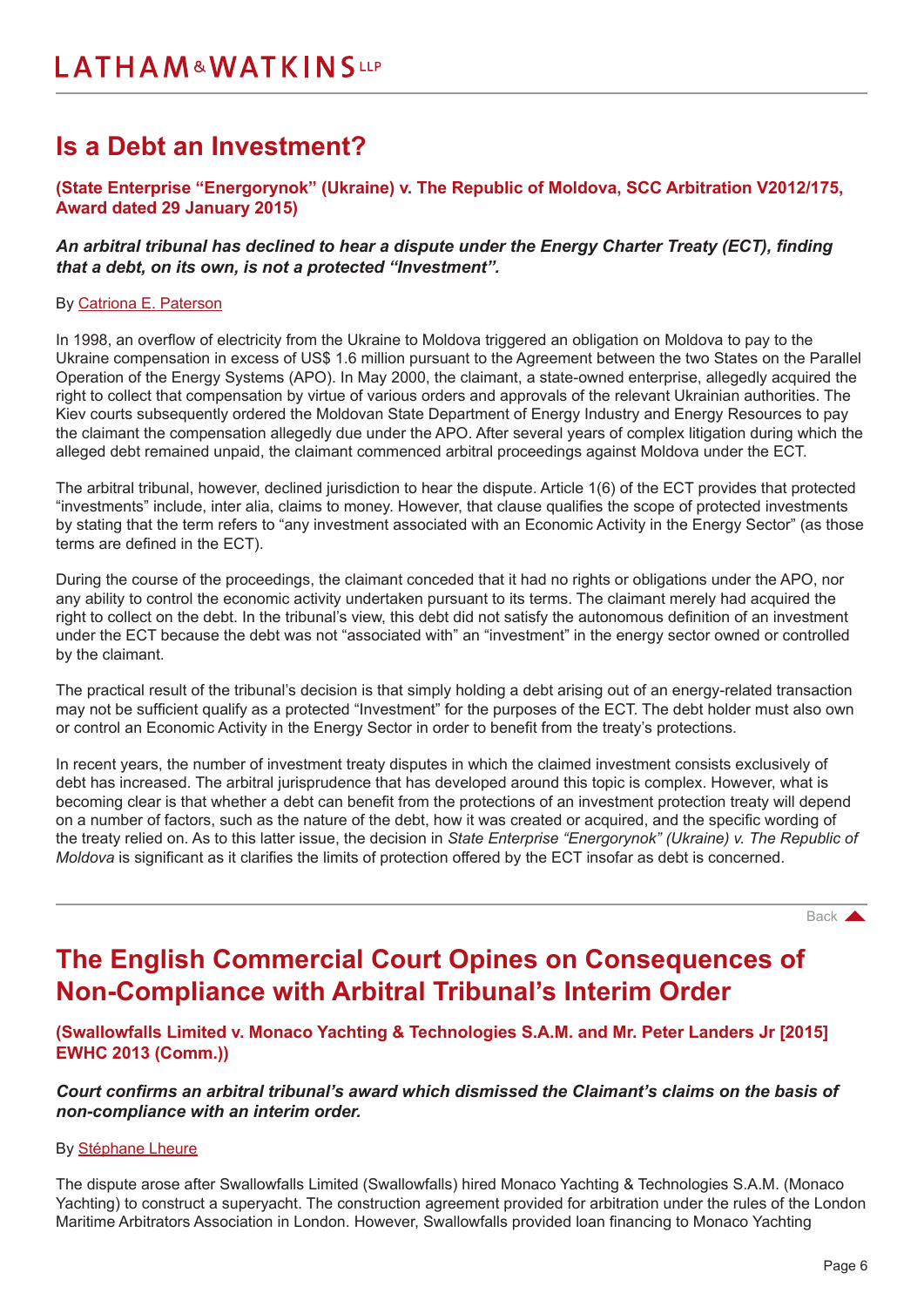<span id="page-6-0"></span>— backed by a guarantee provided by Mr. Peter Landers Jr (Landers) — under an agreement which provided for disputes to be resolved in the English courts.

Two proceedings resulted:

- • Monaco Yachting first initiated arbitration proceedings against Swallowfalls, alleging breaches of the construction agreement by Swallowfalls.
- Swallowfalls subsequently initiated court proceedings in England against Monaco Yachting and Landers, seeking payment under the loan agreement and guarantee. In response, Monaco Yachting and Landers raised counterclaims for set-off, making the same claims under the construction agreement that it had raised in arbitration.

In February 2013, the London Commercial Court granted a stay of the court proceedings, pending the resolution of the matters referred to arbitration.

In November 2013, the arbitral tribunal issued a final and peremptory order, requiring Monaco Yachting either to provide security for costs or to furnish the tribunal its accounts for the years 2010 to date. Monaco Yachting failed to comply with the order but gave little explanation, citing respectively, cash flow difficulties and confidentiality concerns.

Article 41(6) of the English Arbitration Act provides that "[i]*f a claimant fails to comply with a peremptory order of the tribunal to provide security for costs, the tribunal may make an award dismissing his claim.*" On the basis of this provision, and in light of Monaco Yachting's failure to comply with the order, the tribunal dismissed Monaco Yachting's claims.

Subsequently, the Court lifted the stay and Swallowfalls sought summary judgment on the claims under the loan agreement and guarantee. In response, Monaco Yachting asked the Court to consider whether the claims under the construction agreement provided a set-off to Swallowfalls' claims. On Monaco Yachting's argument, as the tribunal had not considered the merits of Monaco Yachting's and Landers' claims, the Court should be allowed to consider these claims by way of counterclaim or set-off.

On 16 June 2015, the English Commercial Court decided that even though the arbitral award was rendered on the grounds of non-compliance with a tribunal's order, it was a final and binding award. The Court reasoned that allowing Monaco Yachting to raise the same arguments in the court proceedings would be an "abuse of process," "any other conclusion would be offensive to justice and would not serve the public interest" and would "vex the claimant in these proceedings for a second time with these allegations."

This case confirms the effect of Article 41(6) of the English Arbitration Act and arbitral tribunals' powers to dismiss claims if a party fails to provide security for costs or otherwise comply with a tribunal's order.

[Back](#page-0-0) **A** 

## **English High Court Orders Delivery Up of Arbitration Documents to Third Party**

**(AMEC Foster Wheeler Group Limited v. Morgan Sindall Professional Services Limited & Ors [2015] EWHC 2012 (TCC))**

*Order covers delivery up of the parties' written submissions and expert reports to a third party under principles of agency.* 

#### By [Catriona E. Paterson](https://www.lw.com/people/catriona-paterson)

A dispute arising under the main contract and a sub-contract for the construction of Her Majesty's Naval Base Clyde has given rise to a novel question of law, and one with broader implications for agency in arbitration: can confidential documents in an arbitration be disclosed to a principal under the rules of agency?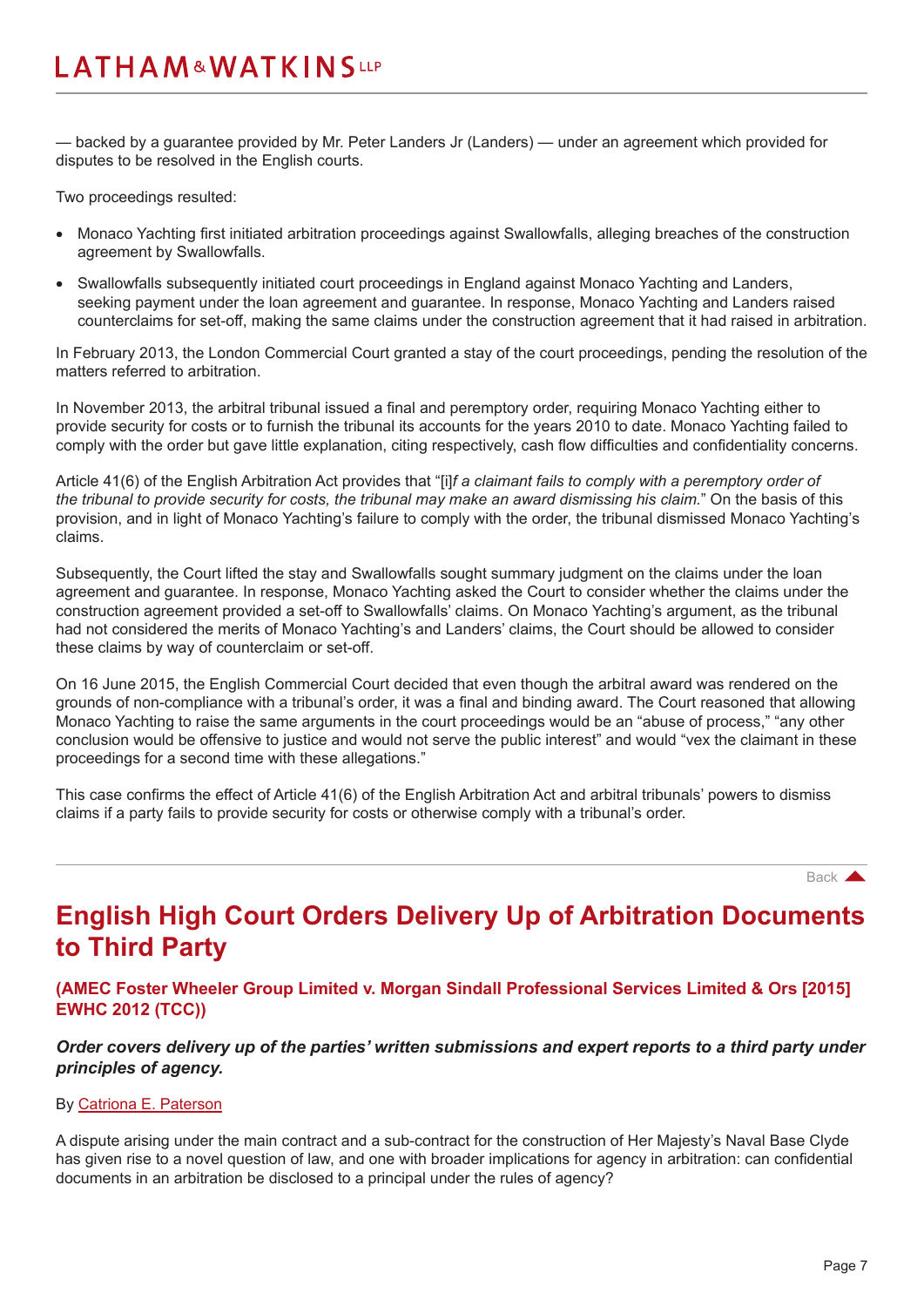<span id="page-7-0"></span>The complex facts underlying the dispute are available in full **[here](http://www.bailii.org/ew/cases/EWHC/TCC/2015/2012.html)**. The relevant point for the application to the court is that, as a result of various agreements, the defendants — certain members of the Morgan Sindall Group — agreed to defend a claim in arbitration brought by the Secretary of State for Defence (SSD), as agent for and on behalf of the AMEC Foster Wheeler Group Limited (AMEC). While the proceedings were ongoing, AMEC became concerned that it could be financially liable in the event the arbitral tribunal issued a monetary award against the defendants which the defendants were unable to pay in full or in part. AMEC accordingly asked the defendants for various documents in the arbitration, including the parties' written submissions and expert reports. When this request was refused, AMEC applied to the courts for delivery up of the documents.

In a judgment delivered on 14 July 2015, the English High Court granted AMEC's application. Having established the existence of a relationship of agency between AMEC and the defendants, the Court noted as a matter of established jurisprudence that it is a "legal incident" of the principal-agent relationship that "a principal is entitled to require production by the agent of documents relating to the affairs of the principal." Because AMEC had a financial interest in the arbitration (its potential liability to pay all or part of an award in damages), it had a right as principal to receive the documents in the arbitration from the defendants. In reaching this decision, the Court rejected arguments that the documents should not be disclosed to AMEC because they were the subject of confidentiality obligations owed to the SSD, noting that "[t]here is no authority to the effect that an agent need not provide documents to his principal if they are confidential to a third party".

The decision may come as a surprise to some users of arbitration in England, a jurisdiction in which the documents in an arbitration are traditionally viewed as being confidential to the parties and the tribunal. The Court's decision did not consider in any detail the impact of confidentiality obligations that exist in the context of an arbitration and further jurisprudence on this point can reasonably be expected. In the interim, a party to a dispute who knows or reasonably suspects that another party to the dispute is acting as agent should consider whether steps can or should be taken to preserve the confidentiality of their documents. This could be done, for instance, by requesting the principal to enter into a confidentiality agreement or otherwise agree to hold documents in confidence should they be disclosed by the agent.

[Back](#page-0-0) **A** 

# **"Arctic Sunrise" Award Rendered**

### *Arbitral tribunal awards Netherlands compensation for Russia's violations of international law in the 2013 "Arctic Sunrise" incident.*

#### By [Jan Erik Spangenberg](https://www.lw.com/people/jan-spangenberg)

On 14 August 2015, an arbitral tribunal issued its final award on the merits in the "Arctic Sunrise" arbitration and confirmed that the Russian Federation must compensate the Kingdom of the Netherlands as flag state of the Greenpeace vessel, the "Artic Sunrise", for temporarily detaining the ship and its crew in 2013.<sup>7</sup>

The dispute arose from the Russian coast guard boarding, seizing and detaining Greenpeace International's vessel Arctic Sunrise by force on 19 September 2013. The Arctic Sunrise had come into conflict with personnel of a Russian oil platform in the Pechora Sea, located within Russia's exclusive economic zone (EEZ), as the vessel was protesting against Russian oil exploration activities in the territory. The Russian coast guard intervened, boarded the Arctic Sunrise, towing it to Murmansk and detaining the personnel on board.

On 4 October 2013, the Netherlands instituted arbitral proceedings against Russia under Annex VII of the United Nations Convention on the Law of the Sea (UNCLOS). Despite Russia's non-acceptance of the arbitration,<sup>8</sup> "its refusal to take part in this arbitration,"<sup>9</sup> and following Russia's absence during the proceedings, the tribunal confirmed that it had jurisdiction to decide on the merits.10 The tribunal reasoned that the Netherlands and Russia in fact were in dispute concerning the interpretation and application of the UNCLOS, that Russia's action releasing the vessel and its personnel did not fully resolve this conflict<sup>11</sup> and that Russia's declaration upon its ratification of the UNCLOS not to accept the dispute settlement procedures for disputes "concerning law-enforcement activities in regard to the exercise of sovereign rights or jurisdiction" did not exclude "the present dispute from the procedures of Section 2 of Part XV of the Convention."12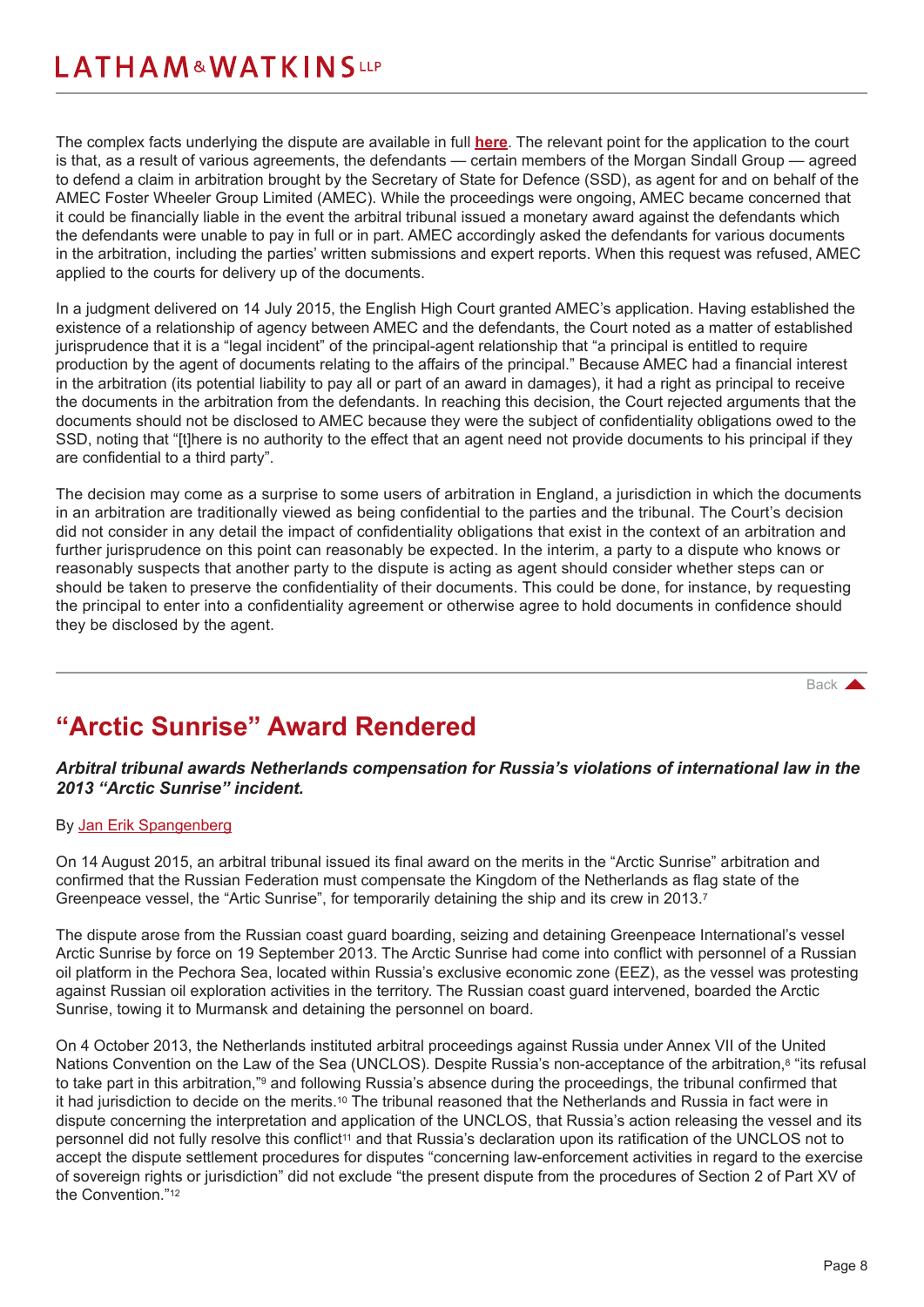The award rendered is based on the Russian Federation's breach of obligations owed to the Kingdom of the Netherlands under several Articles of the UNCLOS. Moreover, the tribunal found that Russia had failed to comply with its obligations arising from the order for provisional measures of the International Tribunal for the Law of the Sea (ITLOS) of 22 November 2015.

First, the tribunal held that protest at sea is an internationally lawful use of the sea related to the freedom of navigation, albeit such use can be limited in certain circumstances.13 The tribunal found that the Russian coast guard neither had a right to enter the Arctic Sunrise on suspicion of piracy,<sup>14</sup> nor on suspicion<sup>15</sup> or prevention of terrorism<sup>16</sup> and further that the ship's protest did not violate any laws in Russia's EEZ which could have allowed Russia to exercise its law enforcement powers.17 Therefore, boarding, seizing and detaining the Arctic Sunrise, and detaining its personnel, constituted a violation of Articles 56(2), 58(1), 58(2), 87(1)(a) and 92(1) of the UNCLOS.

Second, the tribunal found that Russia's non-compliance with the ITLOS order for provisional measures amounted to a breach of Articles 290(6), 296(1) of the UNCLOS despite the release of the vessel and its personnel in the meantime.18 The ITLOS order demanded Russia to immediately release both the vessel and the personnel. Their final release with a delay of 27 days violated the order, which required Russia to act "promptly."19

Finally, the tribunal also found that Russia violated its obligations under Part XV and Article 300 UNCLOS in refusing payment of deposits for procedural costs.20

As a result of Russia's breaches, the tribunal held that the Netherlands is entitled to compensation. Whether the Netherlands will ever quantify its claim or if the Arctic Sunrise saga will come to a close with this decision remains to be seen. In any event, the proceedings remain noteworthy because they confirm that arbitration proceedings under UNCLOS can proceed with a State party to the dispute in *absentia*. To assuage any concerns about the integrity of the proceedings, the Arctic Sunrise tribunal took great care to preserve Russia's procedural rights by providing to Russia all case materials, notifying Russia of procedural steps and reiterating Russia's right to participate in the proceedings.

[Back](#page-0-0)

### **Endnotes**

- <sup>1</sup> See "[The Supreme Court of Lithuania Seeks Clarification from the European Court of Justice in](https://www.lw.com/thoughtLeadership/lw-international-arbitration-newsletter-january-2014) *Gazprom v. [Lithuania](https://www.lw.com/thoughtLeadership/lw-international-arbitration-newsletter-january-2014)*," Latham & Watkins International Arbitration Newsletter, January 2014, p. 6.
- <sup>2</sup> Council Regulation (EC) No 44/2001 on jurisdiction and the recognition and enforcement of judgments in civil and commercial matters, 22 December 2000.
- <sup>3</sup> For further background on the original Brussels I Regulation and the *West Tankers* judgment see "*[Lost at Sea or a](http://www.lw.com/thoughtLeadership/anti-suit-injunctions-after-allianz-spa)  [Storm in a Teacup?](http://www.lw.com/thoughtLeadership/anti-suit-injunctions-after-allianz-spa)*," International Arbitration Law Review.
- <sup>4</sup> Regulation (EU) No 1215/2012 on jurisdiction and the recognition and enforcement of judgments in civil and commercial matters, 12 December 2012.
- <sup>5</sup> For further background on the recast Brussels I Regulation, the major changes and their significance, please see "Reform of the Brussels Regulation - Latest Developments and the 'Arbitration Exception'," Latham & Watkins, In Practice – The London Disputes Newsletter, April 2013.
- <sup>6</sup> See <http://www.lcia.org/adr-services/guidance-notes.aspx>
- <sup>7</sup> Award on the Merits, PCA Case No 2014-02, 14 August 2015.
- <sup>8</sup> Diplomatic Note from the Russian Federation to the Kingdom of the Netherlands, No. 11945, 22 October 2013.
- <sup>9</sup> Diplomatic Note from the Russian Federation to the PCA, No. 487, 27 February 2014.
- <sup>10</sup> Award on Jurisdiction, PCA Case No 2014-02, 26 November 2014, paras. 78 et seq.
- <sup>11</sup> *Ibid*, paras. 61 et seq.
- <sup>12</sup> *Ibid* , paras. 79.
- <sup>13</sup> Award on the Merits, PCA Case No 2014-02, 14 August 2015, paras. 227 et seq.